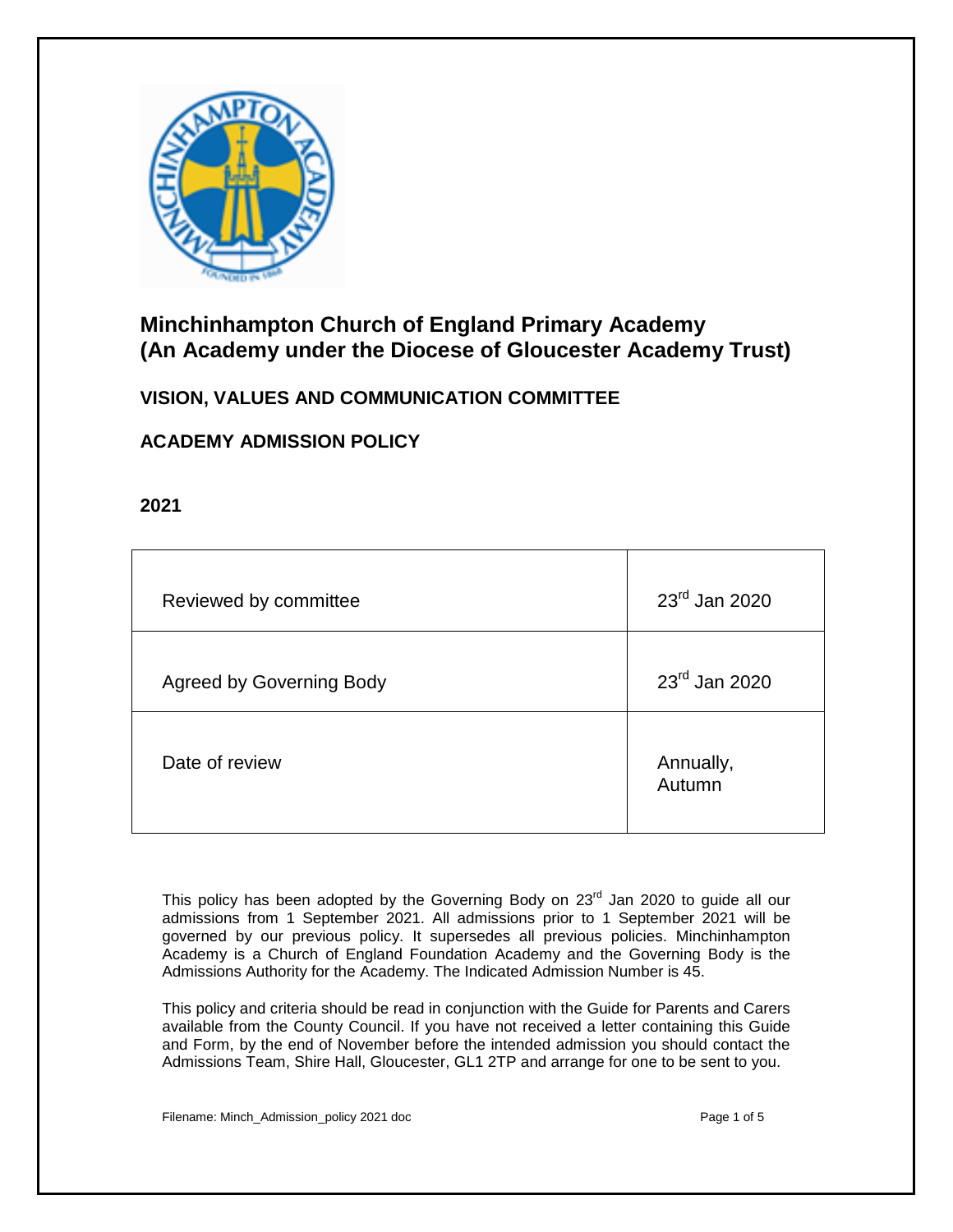Children are normally admitted into the Reception Year at the start of a new academic year in the September after their  $4<sup>th</sup>$  Birthday and before their  $5<sup>th</sup>$  Birthday.

When the number of requests for places exceeds the number available, the Governing Body has decided to offer places to children ("applicants") as follows:

## **First Priority:**

Looked after children and previously looked after children

*The 2021 School Admissions Code (the Code) requires children who appear (to the admission authority) to have been in state care outside of England and ceased to be in state care as a result of being adopted to be given equal first priority in admission arrangements, alongside looked after children (LAC) and children who were previously looked after by English local authorities (PLAC). This advice refers to these children as internationally adopted previously looked after children – "IAPLAC".*

*The draft Code and associated regulations were laid before Parliament on 13 May 2021. The Code is laid in Parliament for a 40-day period during which both the House of Commons and the House of Lords have the opportunity to review the Code and any Member can pass a motion to not approve it. This 40-day period is expected to expire on 1 July, and provided there is no such motion, the new Code will come into force on 1 September 2021.*

(The highest priority for admission must be given to looked after children' (1) or children who were previously looked after but ceased to be so because they were adopted (2) or became subject to a residence order (3) or special guardianship order (4).

### **Second Priority:**

Children for whom Minchinhampton C/E Academy is the nearest primary Academy by road and who will have siblings attending the Academy at the time when the youngest child is admitted

### **Third Priority:**

Children for whom Minchinhampton C/E Academy is the nearest primary Academy by road.

### **Fourth Priority:**

Children who will have siblings attending the Academy at the time when the youngest child is admitted for whom Minchinhampton C/E Academy is not the nearest primary Academy.

### **Fifth Priority**

Children for whom Minchinhampton C/E School is not the nearest primary school.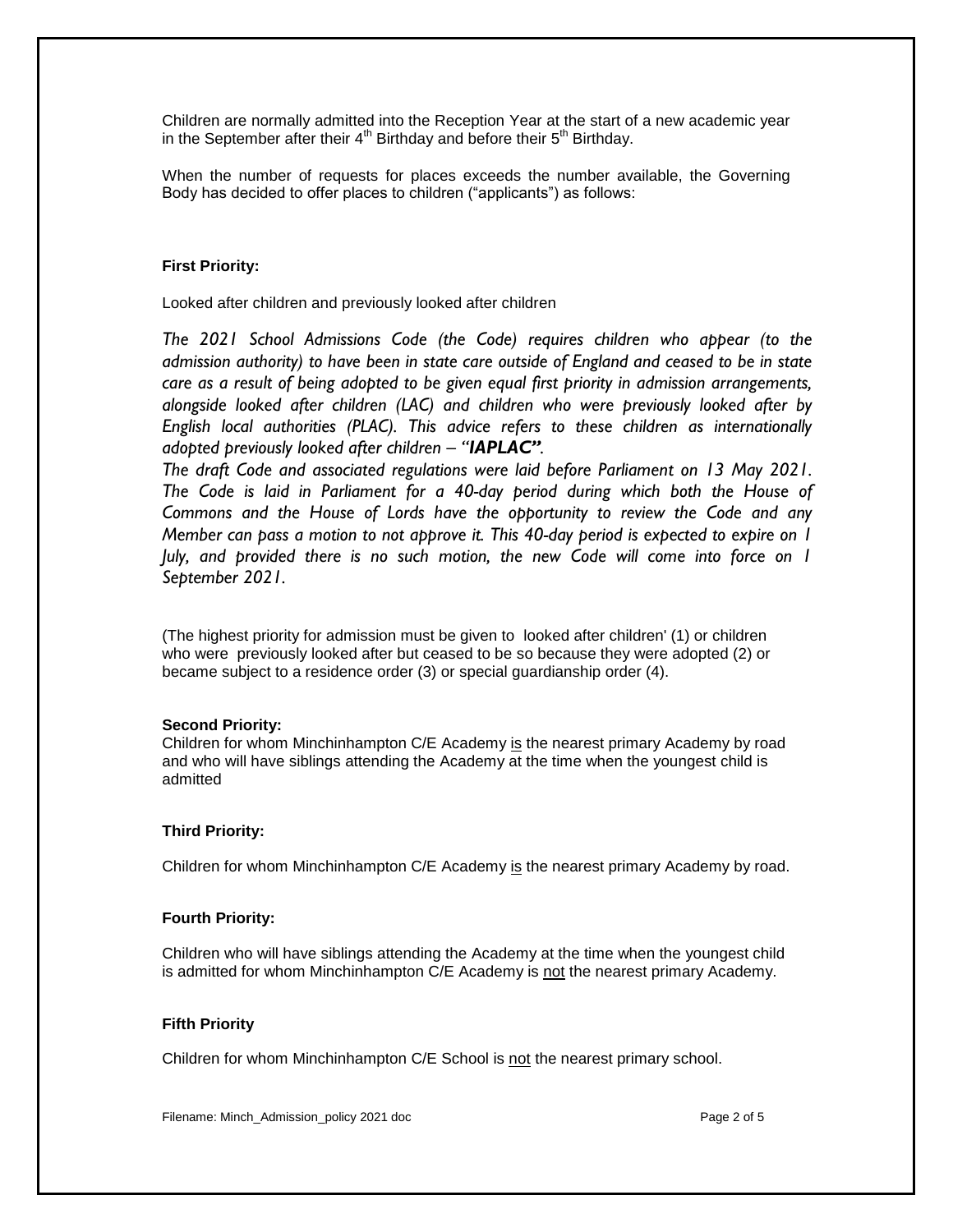### *Children with siblings attending the school admitted prior to September 2017 will be considered under the Second Priority.*

If there is insufficient space for all children in any one of the above priorities then places will be allocated to those with the strongest geographical claim, measured by road using the AA route planner. In the event of two or more applicants being the same distance from the school when insufficient places are available, the Local Authority measuring tool for admissions will be applied, using the as the crow fly's principle. Those living closer to the school receive the higher priority.

Parents and guardians have the right of appeal to an independent appeals panel against any decision made by the governors, concerning the child's admission to school.

The Admissions Appeal Process Form and the Minchinhampton C/E School's Notice of Appeal form can be obtained from the School Office.

#### **Admission of Summer Born Children for Reception Entry**

The Governing Body acknowledges the updated advice from the Department of Education that, parents/carers of "summer born" children (born between 1 April and 31 August) may request to start the Reception Class of a School a whole academic year later. The Governing Body will make a decision on behalf of Minchinhampton C/E Academy . We follow the Local Authority process which states that parents can only apply for a Reception place at a school once and must apply for a place during the standard application process timeline for their chronological year group, stating their reasons for requesting deferred entry to the following year. The Governing Body will decide whether the deferred entry can be approved for the Academy.

### **Normal Admission Round**

The term 'normal admissions round' refers to all applications for admission to the main year of entry of the Schools i.e. Reception for Infant and Primary Schools. Applications made during the normal admissions round will be made in advance of the academic year in which the child is due to start at the new school. Children are entitled to a full-time place, however, may attend part-time until later in the school year but not beyond the point at which they reach compulsory school age.

#### **Other important information:**

All letters offering places are sent out by Gloucestershire LA on a pre-determined date (you should check with the Academy office for this date).

 *Applications must be made by completing and returning a School Admissions Application Form by 15 January in the year the applicant is due to start school. A School Admissions Application Form can be obtained from the Academy Office. You must also complete and return a Gloucestershire Country Council Application Form*

Any decision to consider late applications made after the 15 January will be made by the Executive Director, Education or nominated officer as stated in the School Admissions Guidance Booklet' published by Gloucestershire County Council.

Filename: Minch\_Admission\_policy 2021 doc Page 3 of 5 Children with EHCPs naming the Academy shall not form part of the oversubscription criteria and will be allocated places outside the usual arrangements in this policy.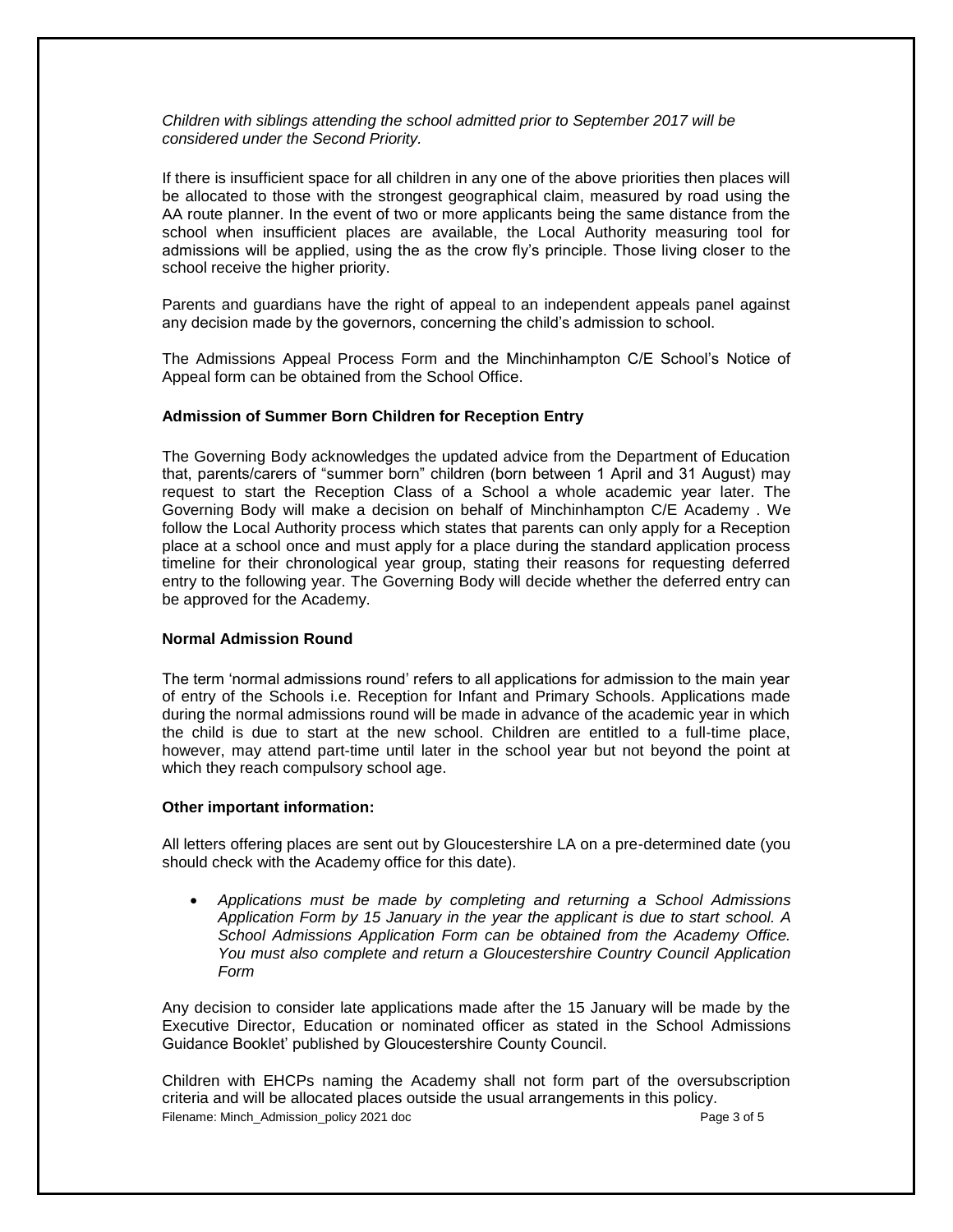(i)The definition of "sibling" will be a brother or sister, half brother or sister, adopted brother or sister, step brother or sister, or the child of the parent/carer's partner, as well as children who are brought together by a same sex civil partnership. In every case, the child must be living in the same family unit at the same address. Where a child spends equal amounts of time at more than one address, the address at which the child is registered for purposes of child benefit will be taken as the place where the child resides.

(ii) Exceptions to the KS1 requirement for infant class sizes to contain no more than 30 children now include:

- Previously looked after children to be included under the looked after children exception
- Twins and multiple births when one of the siblings is the  $30<sup>th</sup>$  child admitted

The definition of "Primary School" is any "state maintained School that provides education for children in Key Stage 1 and /or Key Stage 2 age groups".

Distance criteria: In the unlikely event that two or more applicants are the same distance from Academy when insufficient places are available, the tie break will be by random allocation. This will be carried out by an independent person.

Offers will only be made in writing. Letters of refusal will give reasons for the decision together with information on a parent's right to appeal.

The Academy will also apply the DFES Code of Practice on School Admissions.

As a result of the changes to the code, Gloucestershire County Council have updated their information to show that there is no requirement for local authorities to co-ordinate in-year applications for the offer year 2017/18 and beyond. For in-year applications only, the parent should apply directly to the preferred Academy in the first instance.

The address you give us telling us where your child resides must be the permanent home address, not a business address, nor the address of a friend, relative or child minder, nor a temporary address nor an address to which you hope to move. You must let us know if this permanent address changes after you have completed and submitted the application form to the Academy. Admission to the Academy must be based on our selection criteria based on your permanent address. If you are considering a move into the Minchinhampton area, whether from abroad or from elsewhere within the UK, the Governors will require from you firm evidence that you are intending to move before offering your child a place. This may be proof of exchange of contracts, or a signed rental agreement and deposit receipt.

If parents are moving back from a foreign posting to a previous permanent address in the Minchinhampton area and wish to apply for a place at Minchinhampton Academy they should send their relevant details to the Academy in the first instance.

"The Governing Body reserves the right to request evidence of the child's residency, at the date of application, in the year in which your child would enter the Academy".

Successful Applications which are found to be based on false information may lead to the offer of a place to be withdrawn.

### **Appeals Procedure:**

Filename: Minch Admission policy 2021 doc **Page 4 of 5** and 7 of 5